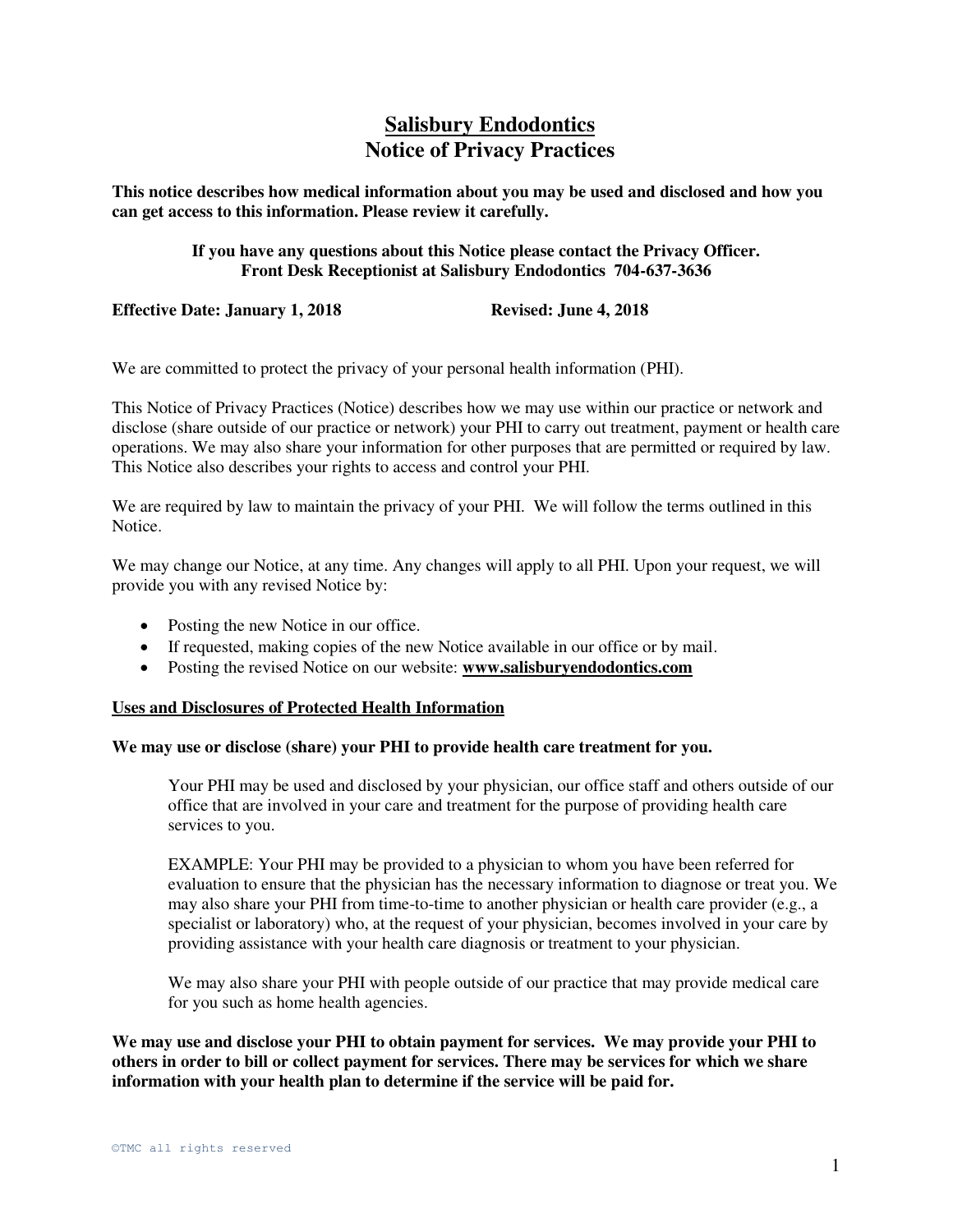PHI may be shared with the following:

- Billing companies
- Insurance companies, health plans
- Government agencies in order to assist with qualification of benefits
- Collection agencies

EXAMPLE: You are seen at our practice for a procedure. We will need to provide a listing of services such as x-rays to your insurance company so that we can get paid for the procedure. We may at times contact your health care plan to receive approval PRIOR to performing certain procedures to ensure the services will be paid for. This will require sharing of your PHI.

# **We may use or disclose, as-needed, your PHI in order to support the business activities of this practice which are called health care operations.**

# EXAMPLES:

- Training students, other health care providers, or ancillary staff such as billing personnel to help them learn or improve their skills.
- Quality improvement processes which look at delivery of health care and for improvement in processes which will provide safer, more effective care for you.
- Use of information to assist in resolving problems or complaints within the practice.

# **We may use and disclosure your PHI in other situations without your permission:**

- If required by law: The use or disclosure will be made in compliance with the law and will be limited to the relevant requirements of the law. For example, we may be required to report gunshot wounds or suspected abuse or neglect.
- Public health activities: The disclosure will be made for the purpose of controlling disease, injury or disability and only to public health authorities permitted by law to collect or receive information. We may also notify individuals who may have been exposed to a disease or may be at risk of contracting or spreading a disease or condition.
- Health oversight agencies: We may disclose protected health information to a health oversight agency for activities authorized by law, such as audits, investigations, and inspections. Oversight agencies seeking this information include government agencies that oversee the health care system, government benefit programs, other government regulatory programs and civil rights laws.
- Legal proceedings: To assist in any legal proceeding or in response to a court order, in certain conditions in response to a subpoena, or other lawful process.
- Police or other law enforcement purposes: The release of PHI will meet all applicable legal requirements for release.
- Coroners, funeral directors: We may disclose protected health information to a coroner or medical examiner for identification purposes, determining cause of death or for the coroner or medical examiner to perform other duties authorized by law
- Medical research: We may disclose your protected health information to researchers when their research has been approved by an institutional review board that has reviewed the research proposal and established protocols to ensure the privacy of your protected health information.
- Special government purposes: Information may be shared for national security purposes, or if you are a member of the military, to the military under limited circumstances.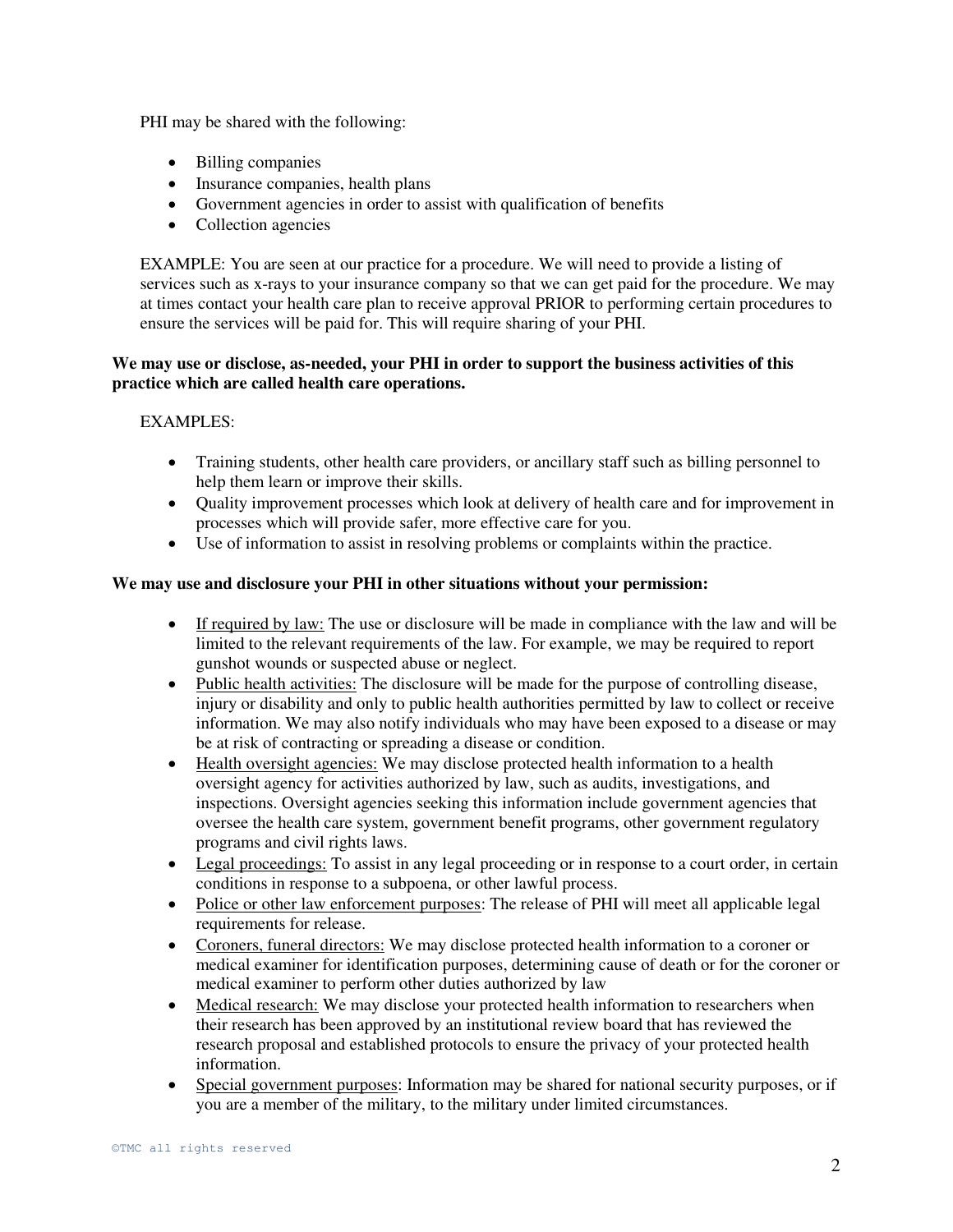- Correctional institutions: Information may be shared if you are an inmate or under custody of law which is necessary for your health or the health and safety of other individuals.
- Workers' Compensation: Your protected health information may be disclosed by us as authorized to comply with workers' compensation laws and other similar legally-established programs.

### **Other uses and disclosures of your health information.**

Business Associates: Some services are provided through the use of contracted entities called "business associates". We will always release only the minimum amount of PHI necessary so that the business associate can perform the identified services. We require the business associate(s) to appropriately safeguard your information. Examples of business associates include billing companies or transcription services.

Health Information Exchange: We may make your health information available electronically to other healthcare providers outside of our facility who are involved in your care.

Fundraising activities: We may contact you in an effort to raise money. You may opt out of receiving such communications.

Treatment alternatives: We may provide you notice of treatment options or other health related services that may improve your overall health.

Appointment reminders: We may contact you as a reminder about upcoming appointments or treatment.

### **We may use or disclose your PHI in the following situations UNLESS you object.**

- We may share your information with friends or family members, or other persons directly identified by you at the level they are involved in your care or payment of services. If you are not present or able to agree/object, the healthcare provider using professional judgment will determine if it is in your best interest to share the information. For example, we may discuss post procedure instructions with the person who drove you to the facility unless you tell us specifically not to share the information.
- We may use or disclose protected health information to notify or assist in notifying a family member, personal representative or any other person that is responsible for your care of your location, general condition or death.
- We may use or disclose your protected health information to an authorized public or private entity to assist in disaster relief efforts.

### **The following uses and disclosures of PHI require your written authorization:**

- Marketing
- Disclosures of for any purposes which require the sale of your information
- Release of psychotherapy notes: Psychotherapy notes are notes by a mental health professional for the purpose of documenting a conversation during a private session. This session could be with an individual or with a group. These notes are kept separate from the rest of the medical record and do not include: medications and how they affect you, start and stop time of counseling sessions, types of treatments provided, results of tests, diagnosis, treatment plan, symptoms, prognosis.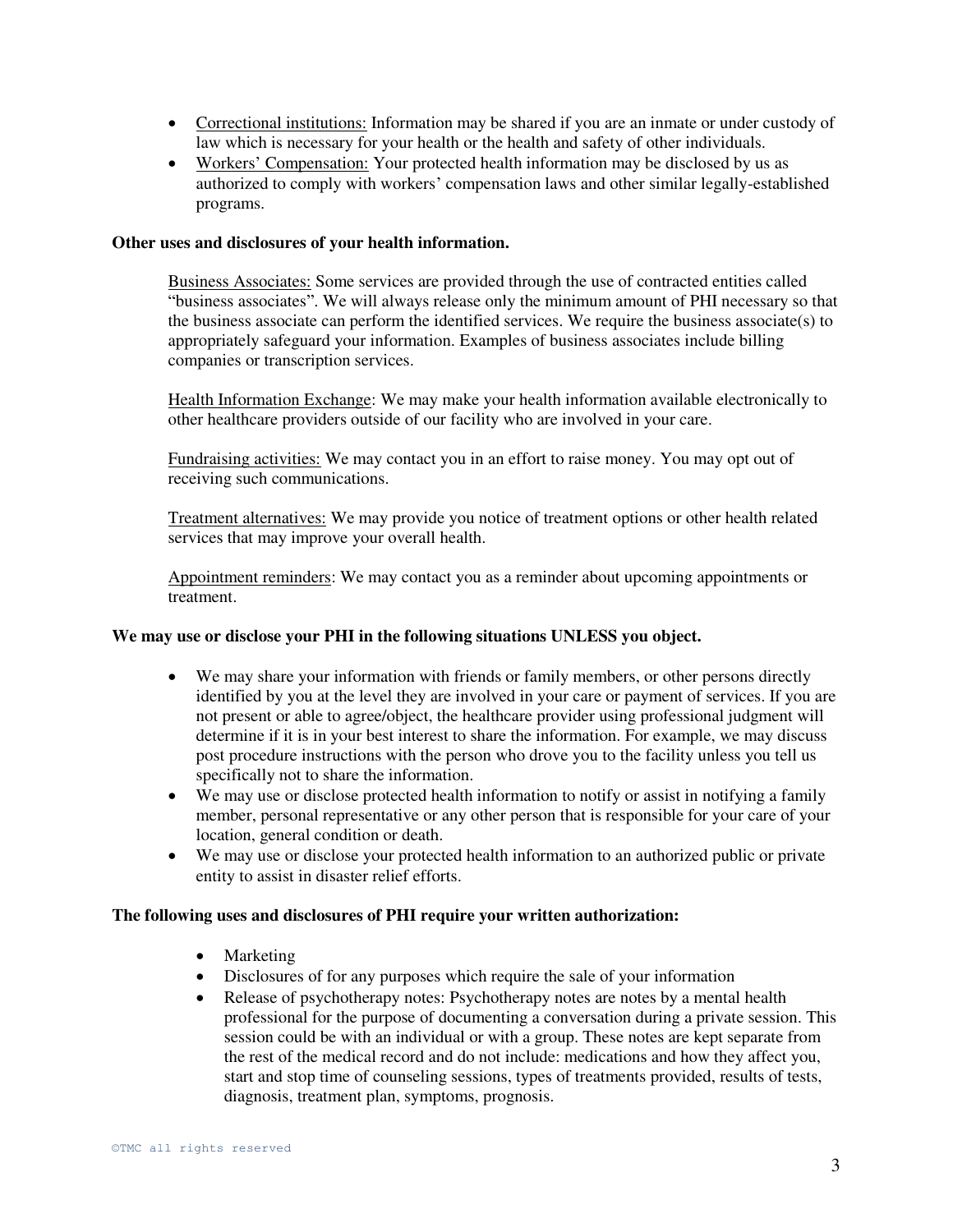# All other uses and disclosures not recorded in this Notice will require a written authorization from you or your personal representative.

Written authorization simply explains how you want your information used and disclosed. Your written authorization may be revoked at any time, in writing. Except to the extent that your doctor or this practice has used or released information based on the direction provided in the authorization, no further use or disclosure will occur.

# **Your Privacy Rights**

You have certain rights related to your protected health information. All requests to exercise your rights must be made in writing. You may obtain and return the written request document from the front desk receptionist.

# **You have the right to see and obtain a copy of your protected health information.**

This means you may inspect and obtain a copy of protected health information about you that is contained in a designated record set for as long as we maintain the protected health information. If requested we will provide you a copy of your records in an electronic format. There are some exceptions to records which may be copied and the request may be denied. We may charge you a reasonable cost based fee for a copy of the records.

### **You have the right to request a restriction of your protected health information.**

You may request for this practice not to use or disclose any part of your protected health information for the purposes of treatment, payment or healthcare operations. We are not required to agree with these requests. If we agree to a restriction request we will honor the restriction request unless the information is needed to provide emergency treatment.

**There is one exception**: we must accept a restriction request to restrict disclosure of information to a health plan if you pay out of pocket in full for a service or product unless it is otherwise required by law.

#### **You have the right to request for us to communicate in different ways or in different locations.**

We will agree to reasonable requests. We may also request alternative address or other method of contact such as mailing information to a post office box. We will not ask for an explanation from you about the request.

### **You may have the right to request an amendment of your health information.**

You may request an amendment of your health information if you feel that the information is not correct along with an explanation of the reason for the request. In certain cases, we may deny your request for an amendment at which time you will have an opportunity to disagree.